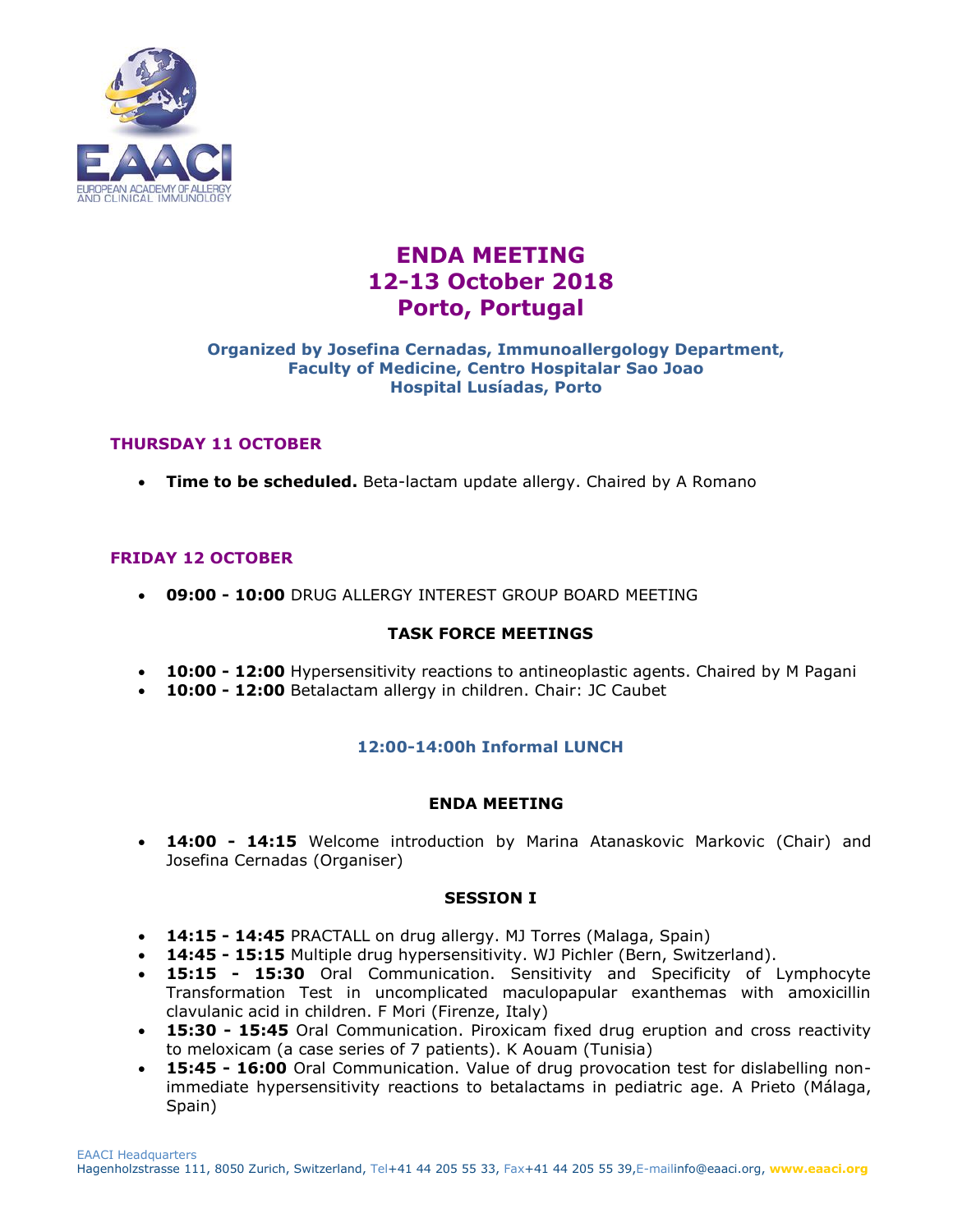

# **BREAK SESSION II**

- **16:30 - 17:00** Challenges on diagnosing perioperative allergic reactions. L. Garvey (Copenhagen, Demmark)
- **17:00 - 17:15** Oral Communication. Allergy diagnostics in the peri-operative setting in the Netherlands. A van de Ven (Groningen, The Netherlands)
- **17:15 - 17:45** Oral Communication. Cross-reactivity among local anaesthetics: a case report of an anaphylactic shock to lidocaine with tolerance to articaine. J Sousa (Porto, Portugal)
- **17:45 – 18:00** Controversial issues in the clinical practice I. Pro and Contra: Provocation tests in Drug Hypersensitivity. O U Soyer (Ankara, Turkey)
- **18:00- 18:30** ENDA**.** M Atanaskovic-Markovic and C Mayorga
	- o Update on ENDA activities
	- o New Task Force proposals
	- o Discussion of proposal for Business meeting in Lisbon 2019 and 2020 session proposals

# **SATURDAY 13 OCTOBER**

#### **SESSION III**

- **09:00 - 09:20** Desensitization to chemotherapy and Biologicals. What have we learned so far? J Cernadas (Porto, Portugal)
- **09:20 - 09:40** What is new in basophil activation test. C Mayorga (Malaga, Spain)
- **09:40 - 10:00** What is new in NSAIDs in children. M Atanaskovic-Markovic (Belgrade, Serbia)
- **10:00 - 10:20** NSAIDs diagnosis and the risk assessment in performing the oral challenge. (A Arcolaci, JM, Cagliari, Italy)
- **10:20 - 10:35** Oral Communication. Severe allergy reaction to multiple antituberculous drugs. L Leão (Porto, Portugal)
- **10:35 - 10:50** Oral Communication. Hypersensitivity reactions to systemic corticosteroids standartization of skin tests and provocation. MJ Vasconcelos (Porto, Portugal)
- **10:50 - 11:05** Oral Communication. Role of skin test and challenge test to prevent recurrence in patients with iodinated contrast media anaphylaxis. HR Kang (Seoul, South Korea)
- **11:05 – 11:20** Oral Communication. Drug-induced Rowell syndrome: A case report. M Salas (Málaga, Spain)
- **11:20 - 11:30** DHM9 Verona.